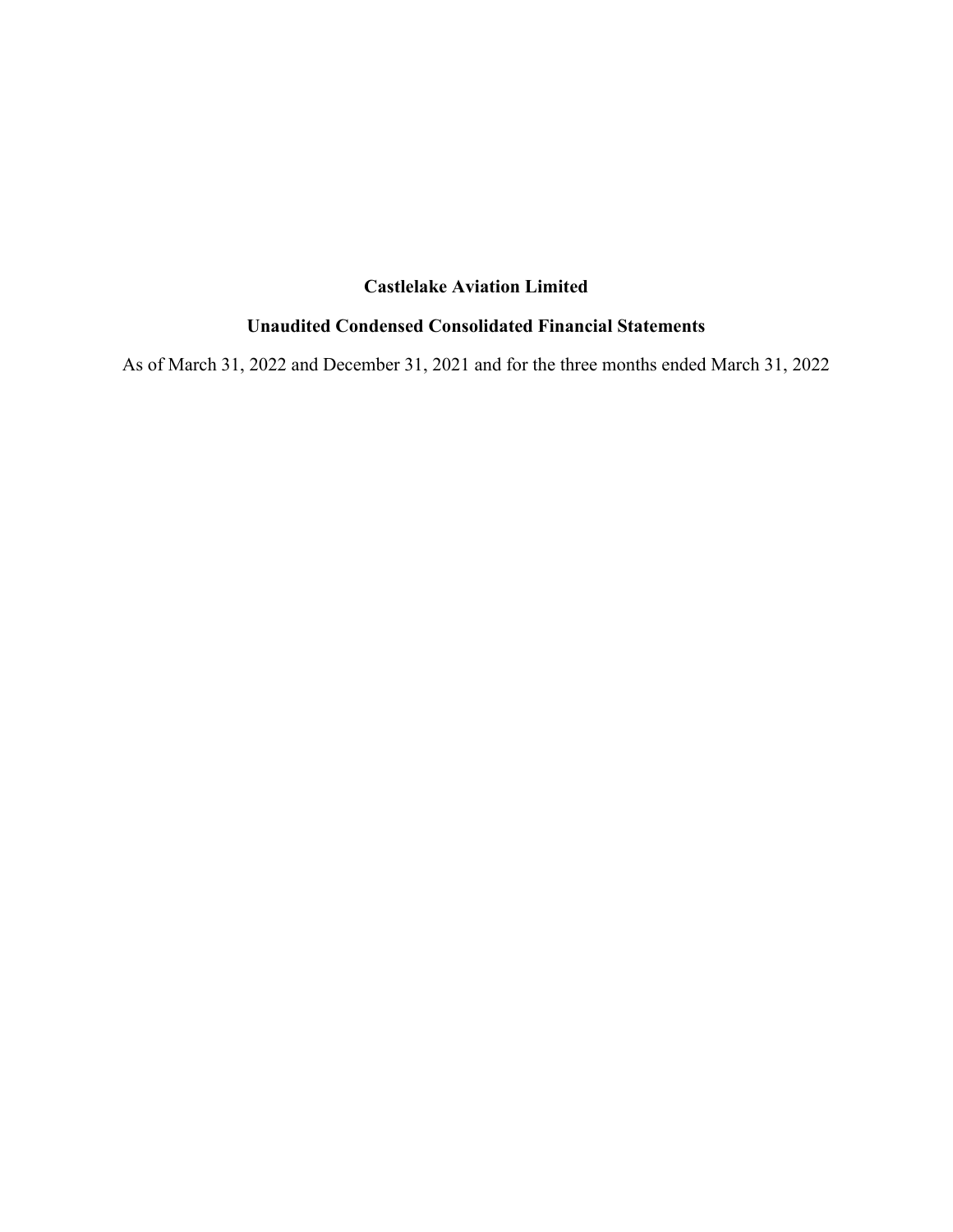### **Castlelake Aviation Limited and Subsidiaries**

### **Unaudited Condensed Consolidated Financial Statements - As of March 31, 2022 and December 31, 2021 and for the three months ended March 31, 2022**

### **TABLE OF CONTENTS**

**Page** 

| Condensed Consolidated Financial Statements (Unaudited)                         |  |
|---------------------------------------------------------------------------------|--|
|                                                                                 |  |
|                                                                                 |  |
|                                                                                 |  |
| Unaudited Condensed Consolidated Statement of Changes in Shareholders' Equity 6 |  |
|                                                                                 |  |
|                                                                                 |  |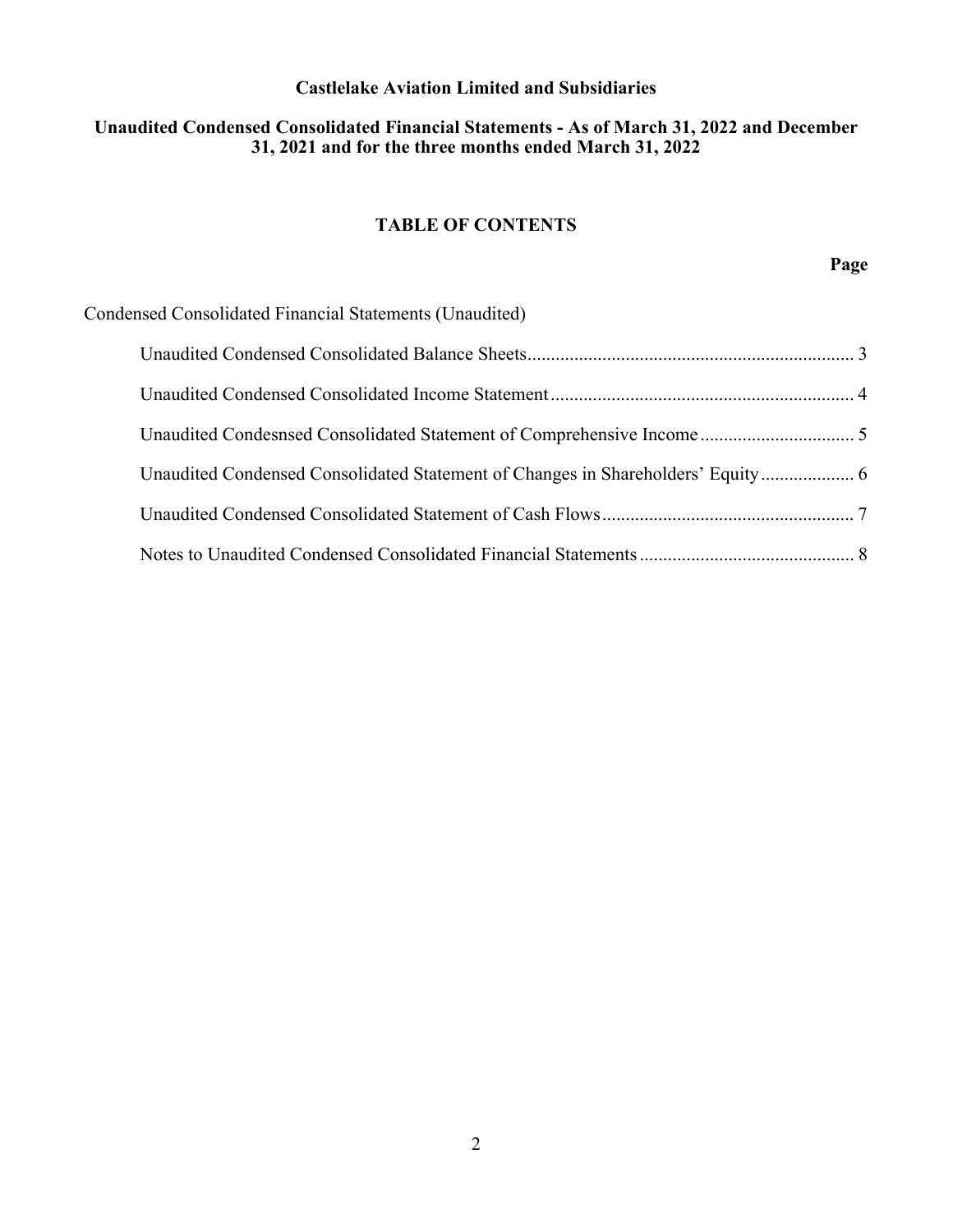### **Castlelake Aviation Limited and Subsidiaries Unaudited Condensed Consolidated Balance Sheet As of March 31, 2022, and December 31, 2021** (U.S. dollars in thousands)

|                                                                                                                                                                                      | <b>Notes</b>   |             | <b>March 31, 2022</b> |             | <b>December 31, 2021</b> |
|--------------------------------------------------------------------------------------------------------------------------------------------------------------------------------------|----------------|-------------|-----------------------|-------------|--------------------------|
| <b>Assets</b>                                                                                                                                                                        |                |             |                       |             |                          |
| Cash and cash equivalents                                                                                                                                                            | $\mathfrak{Z}$ | \$          | 158,731               | $\mathbb S$ | 156,319                  |
| Trade receivables                                                                                                                                                                    | $\,8\,$        |             | 17,264                |             | 18,035                   |
| Flight equipment held for operating leases, net                                                                                                                                      | $\overline{4}$ |             | 2,216,636             |             | 2,038,052                |
| Maintenance right and lease premium, net                                                                                                                                             | 5              |             | 318,612               |             | 326,895                  |
| Net investment in finance lease                                                                                                                                                      | 6              |             | 196,035               |             | 70,163                   |
| Other assets                                                                                                                                                                         | $\overline{7}$ |             | 136,823               |             | 136,211                  |
| Derivative assets                                                                                                                                                                    | 11             |             | 36,618                |             |                          |
| Deferred tax assets                                                                                                                                                                  | 12             |             | 55,282                |             | 56,804                   |
| <b>Total Assets</b>                                                                                                                                                                  |                | $\mathbb S$ | 3,136,001             | $\$$        | 2,802,479                |
| <b>Liabilities and Equity</b>                                                                                                                                                        |                |             |                       |             |                          |
| Accounts payable and accrued liabilities                                                                                                                                             |                | \$          | 4,473                 | \$          | 8,532                    |
| Deferred rental income                                                                                                                                                               |                |             | 4,544                 |             | 9,747                    |
| Security deposits                                                                                                                                                                    |                |             | 25,420                |             | 23,649                   |
| Accrued maintenance liability                                                                                                                                                        | 9              |             | 41,118                |             | 38,827                   |
| Derivative liabilities                                                                                                                                                               | 11             |             |                       |             | 18,404                   |
| Deferred tax liabilities                                                                                                                                                             | 12             |             | 30,994                |             | 23,686                   |
| Debt                                                                                                                                                                                 | 10             |             | 2,062,276             |             | 1,839,612                |
| <b>Total Liabilities</b>                                                                                                                                                             |                |             | 2,168,825             |             | 1,962,457                |
| Ordinary share capital, \$0.01 par value:<br>5,000,000 shares authorized, 812,814 shares<br>and 880,889 shares issued and outstanding as<br>of March 31, 2022 and December 31, 2021, |                |             |                       |             |                          |
| respectively                                                                                                                                                                         |                |             | 9                     |             | 8                        |
| Additional paid-in capital                                                                                                                                                           |                |             | 884,805               |             | 812,806                  |
| Accumulated retained earnings                                                                                                                                                        |                |             | 35,342                |             | 28,538                   |
| Accumulated other comprehensive                                                                                                                                                      |                |             |                       |             |                          |
| Income $/$ (loss)                                                                                                                                                                    |                |             | 47,020                |             | (1, 330)                 |
| <b>Total Equity</b>                                                                                                                                                                  |                |             | 967,176               |             | 840,022                  |
| <b>Total Liabilities and Equity</b>                                                                                                                                                  |                | \$          | 3,136,001             | \$          | 2,802,479                |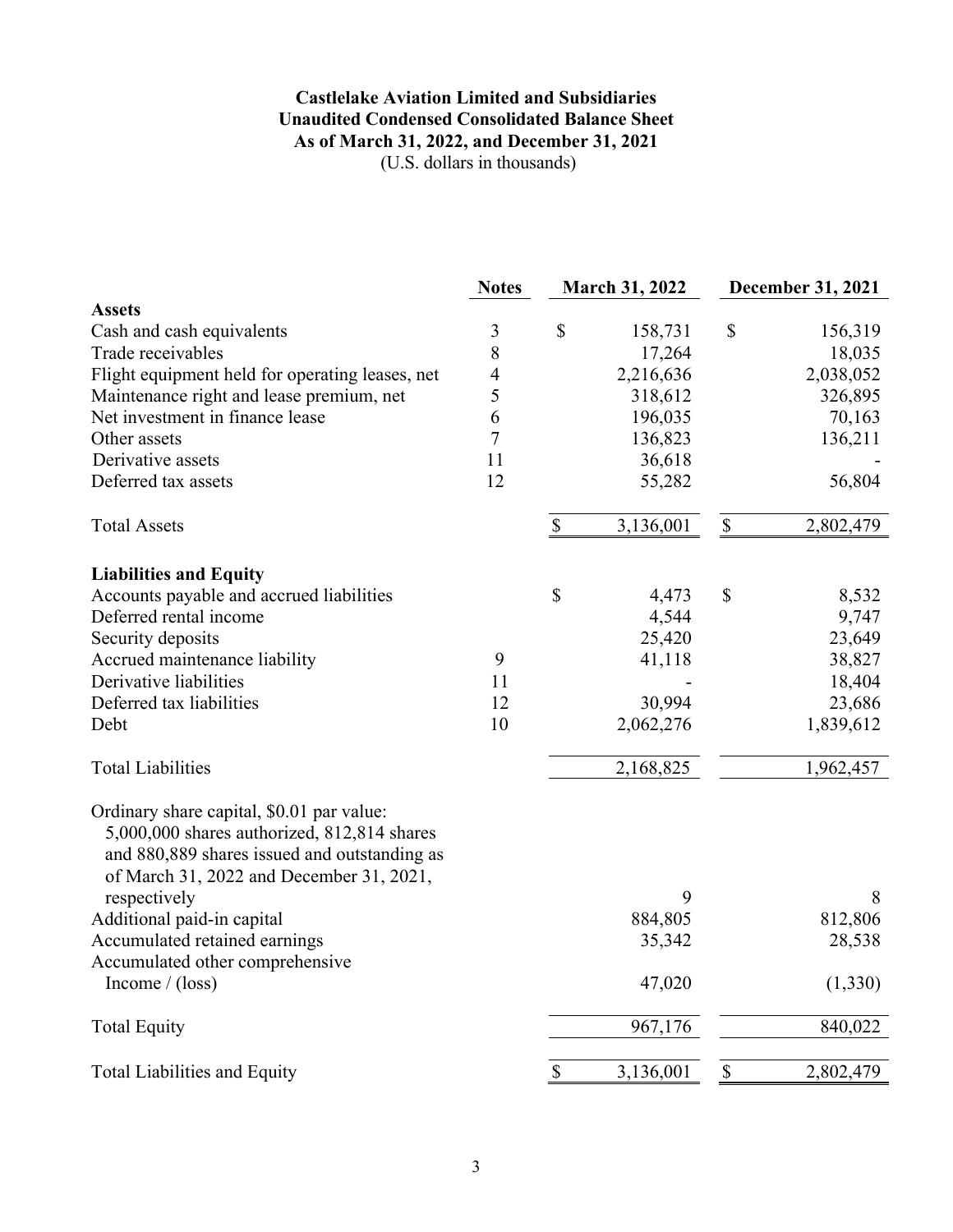# **Castlelake Aviation Limited and Subsidiaries Unaudited Condensed Consolidated Income Statement**

(U.S. dollars in thousands)

|                                                 | <b>Notes</b> | <b>Three Months</b><br><b>Ended</b><br><b>March 31, 2022</b> |
|-------------------------------------------------|--------------|--------------------------------------------------------------|
| <b>Revenues and Other Income:</b>               |              |                                                              |
| Rental income from operating and                |              |                                                              |
| finance leases                                  |              | \$<br>59,186                                                 |
| Interest and other income                       |              | 4,334                                                        |
| Gain on transfer to investment in finance lease | 4            | 2,251                                                        |
| <b>Total Revenues and Other Income</b>          |              | 65,771                                                       |
| <b>Expenses:</b>                                |              |                                                              |
| Interest expense                                | 10           | 23,535                                                       |
| Depreciation                                    | 4            | 26,363                                                       |
| Maintenance and other costs                     |              | 2,344                                                        |
| Selling, general and administrative expenses    |              | 4,611                                                        |
| <b>Total Expenses</b>                           |              | 56,853                                                       |
| Net income before income tax expense            |              | 8,918                                                        |
| Income tax expense                              | 12           | (2,114)                                                      |
| Net Income                                      |              | \$<br>6,804                                                  |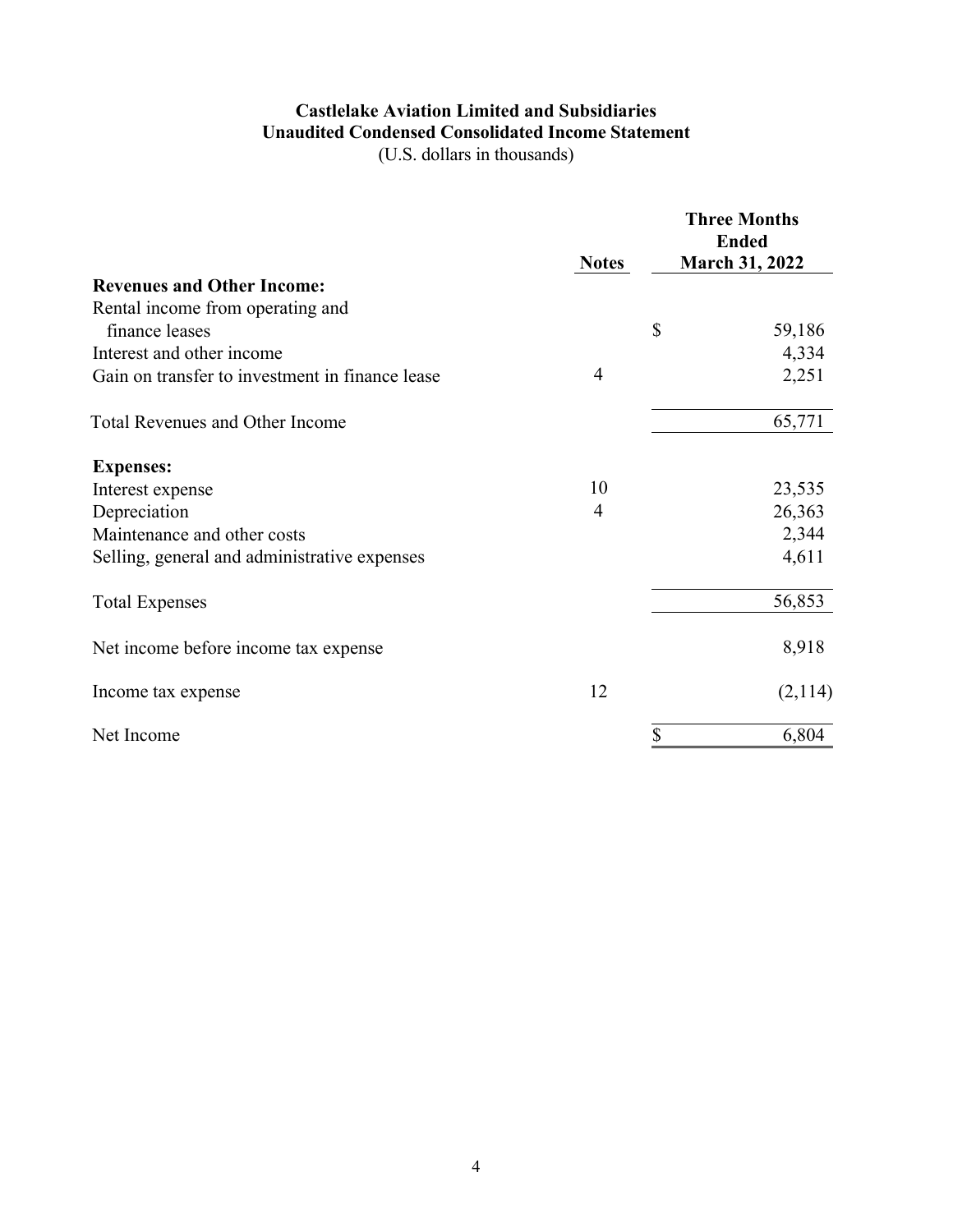### **Castlelake Aviation Limited and Subsidiaries Unaudited Condensed Consolidated Statement of Comprehensive Income**  (U.S. dollars in thousands)

|                                                |   | <b>Three Months</b><br><b>Ended</b><br><b>March 31, 2022</b> |
|------------------------------------------------|---|--------------------------------------------------------------|
| Net income<br>Other comprehensive income:      | S | 6,804                                                        |
| Net unrealized gain on derivatives, net of tax |   | 48,350                                                       |
| Total comprehensive income                     |   | 55,154                                                       |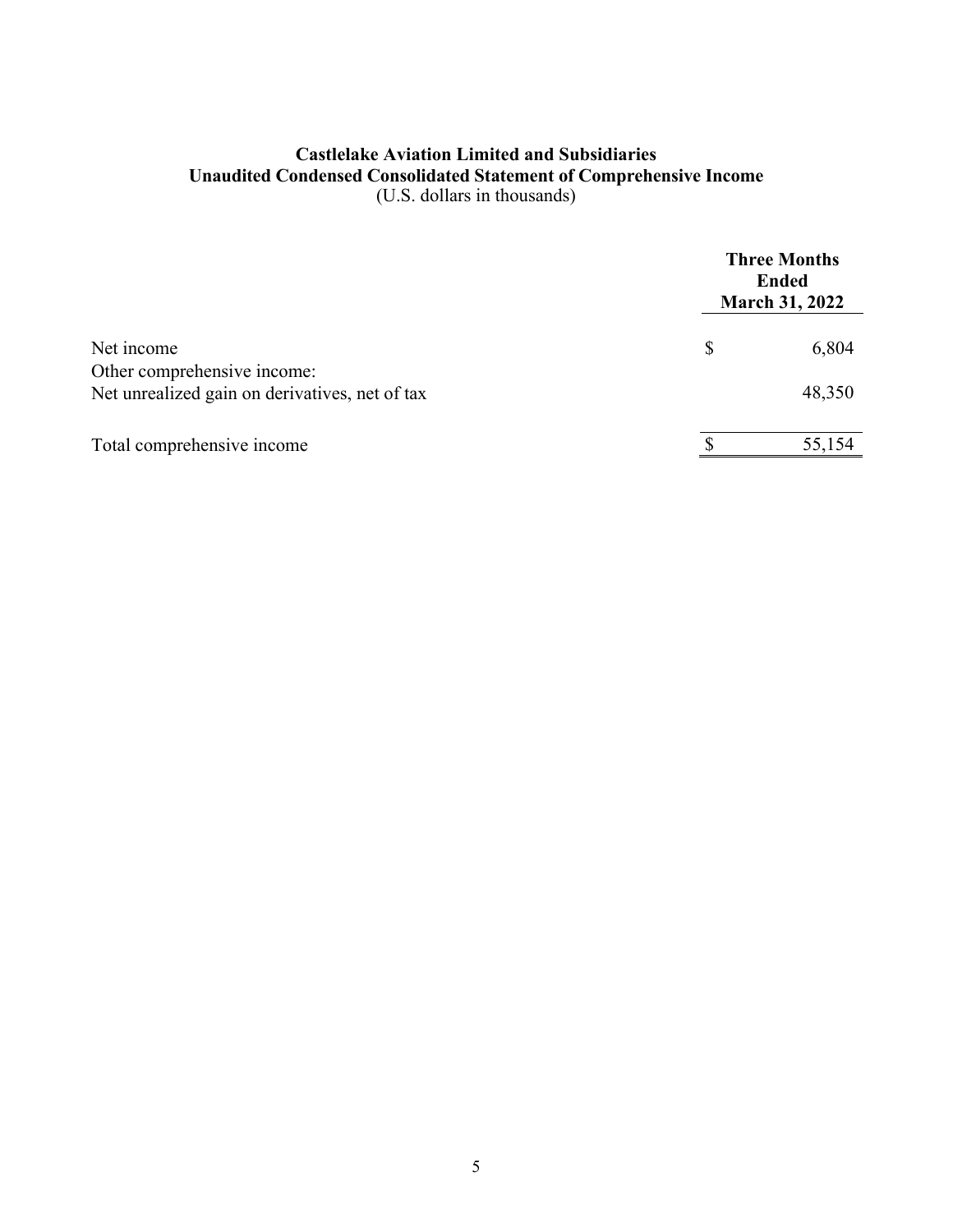### **Castlelake Aviation Limited and Subsidiaries Unaudited Condensed Consolidated Statement of Changes in Shareholders' Equity**  (U.S. dollars in thousands)

|                              | Number of<br>ordinary<br>shares<br>issued |               | share<br>capital | <b>Ordinary Additional Accumulated</b><br>paid-in<br>capital |              | retained<br>earnings |   | <b>Accumulated</b><br>other<br>comprehensive<br>(loss)/income | Total     |
|------------------------------|-------------------------------------------|---------------|------------------|--------------------------------------------------------------|--------------|----------------------|---|---------------------------------------------------------------|-----------|
| Balance at December 31, 2021 | 812,814                                   | -S            | 8                | \$ 812,806                                                   | <sup>S</sup> | 28,538 \$            |   | (1,330)                                                       | \$840,022 |
| Net change                   | 68,075                                    |               |                  | 71,999                                                       |              | 6,804                |   | 48,350                                                        | 127,154   |
| Balance at March 31, 2022    | 880,889                                   | <sup>\$</sup> | 9                | 884,805<br>S.                                                | <sup>S</sup> | 35,342               | S | 47,020                                                        | \$967,176 |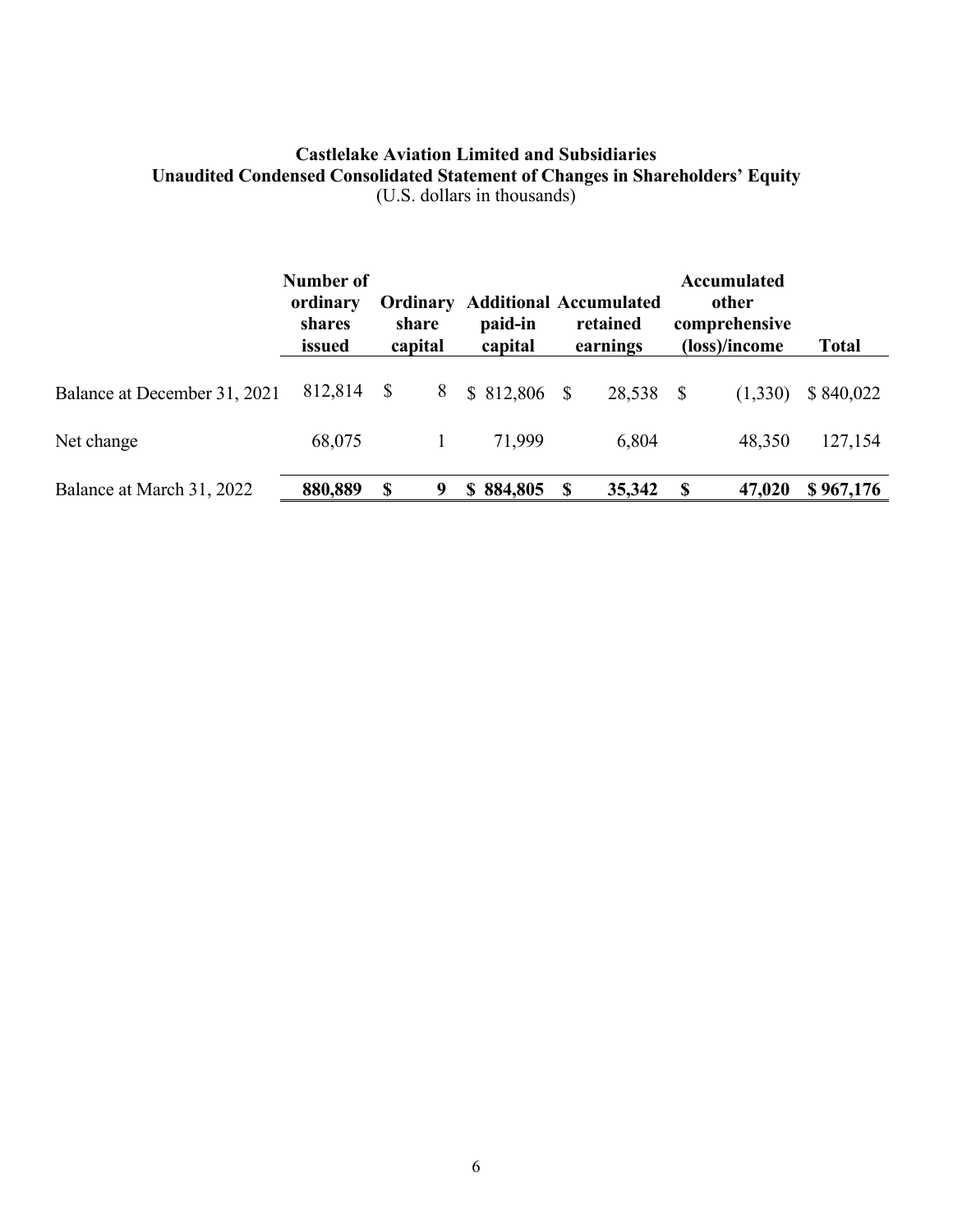## **Castlelake Aviation Limited and Subsidiaries Unaudited Condensed Consolidated Statements of Cash Flows**

(U.S. dollars in thousands)

|                                                                              | <b>Three Months</b><br><b>Ended</b><br><b>March 31, 2022</b> |            |
|------------------------------------------------------------------------------|--------------------------------------------------------------|------------|
| <b>Cash Flows from Operating Activities:</b>                                 |                                                              |            |
| Net income                                                                   | \$                                                           | 6,804      |
| Adjustments to reconcile net income to net cash                              |                                                              |            |
| provided by operating activities:                                            |                                                              |            |
| Depreciation expense                                                         |                                                              | 26,363     |
| Amortization of debt issuance cost                                           |                                                              | 1,998      |
| Lease premium amortization                                                   |                                                              | 4,347      |
| Collection of finance leases                                                 |                                                              | 3,502      |
| Gain on transfer to investment in finance lease                              |                                                              | (2,251)    |
| Changes in assets and liabilities                                            |                                                              |            |
| Receivables and other asset                                                  |                                                              | 159        |
| Deferred tax                                                                 |                                                              | 2,113      |
| Accounts payable and accrued liabilities                                     |                                                              | 1,003      |
| Deferred rental income                                                       |                                                              | (5,203)    |
| Net cash provided by operating activities                                    |                                                              | 38,835     |
| <b>Cash Flows from Investing Activities:</b>                                 |                                                              |            |
| Cash paid for aircraft                                                       |                                                              | (327, 415) |
| Net cash used in investing activities                                        |                                                              | (327, 415) |
| <b>Cash Flows from Financing Activities:</b>                                 |                                                              |            |
| Net cash received from borrowings                                            |                                                              | 220,000    |
| Repayment of borrowings                                                      |                                                              | (5,003)    |
| Cash paid for security deposits                                              |                                                              | 1,771      |
| Net increase in maintenance reserves                                         |                                                              | 2,291      |
| Proceeds from issuance of shares                                             |                                                              | 72,000     |
| Debt issuance costs                                                          |                                                              | (67)       |
| Net cash provided by financing activities                                    |                                                              | 290,992    |
| Net increase in Cash and Cash Equivalents                                    |                                                              | 2,412      |
| <b>Cash and Cash Equivalents at Beginning of Period</b>                      |                                                              | 156,319    |
| <b>Cash and Cash Equivalents at End of Period</b>                            | \$                                                           | 158,731    |
|                                                                              |                                                              |            |
| <b>Supplemental Cash Flow Information:</b><br>Cash paid for interest expense | \$                                                           | 15,915     |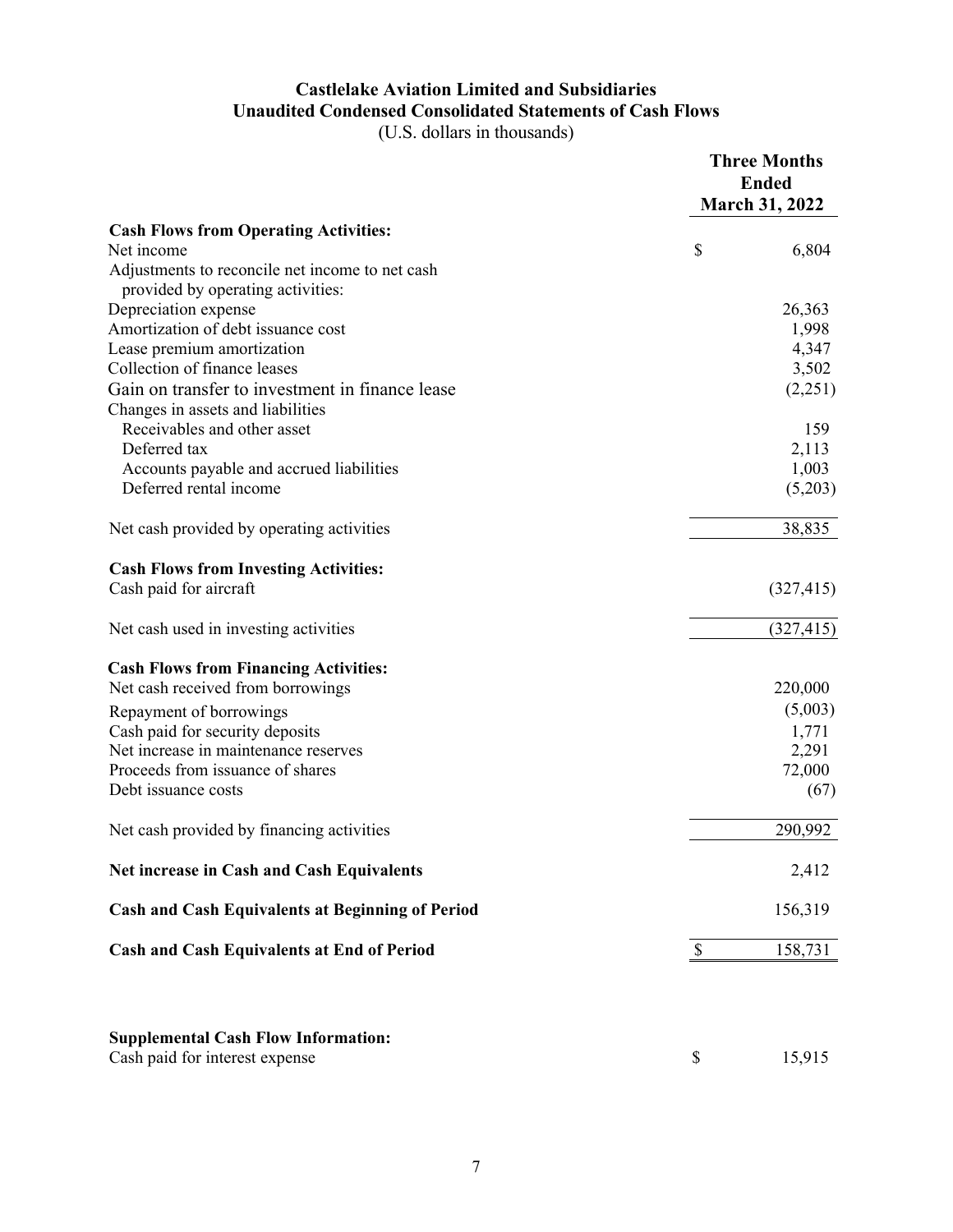### **Castlelake Aviation Limited and Subsidiaries Notes to Unaudited Condensed Consolidated Financial Statements March 31, 2022**

#### **Note 1 – Organization**

Castlelake Aviation Limited (the "Company") is incorporated in the Cayman Islands and is tax resident in the Republic of Ireland. The Company was incorporated on August 6, 2021 (the "Inception") for the purpose of acquiring, marketing, leasing and selling newer generation and mid-life commercial aircraft and providing other aircraft financing solutions to its airline customers. Castlelake Aviation LLC, a company wholly owned by an affiliate of Castlelake, L.P. ("Castlelake"), is the sole shareholder of the Company.

On October 22, 2021 (the "Closing Date"), the Company, Castlelake Aviation Finance Designated Activity Company ("CAF DAC"), a direct wholly owned subsidiary of the Company, and CAF DAC's subsidiaries (collectively, the "CA Group") acquired an initial portfolio of 66 commercial aircraft and other investment assets from funds affiliated with Castlelake (the "Initial Portfolio") by way of the acquisition of a variety of entities and beneficial interests in trusts that held the Initial Portfolio. In connection with the acquisition of the Initial Portfolio, the CA Group acceded to certain liabilities associated with the assets acquired. The acquisition of these assets and liabilities was financed through the issuance of senior notes and the incurrence of loans under two term loan facilities and a revolving credit facility. The acquisition of the Initial Portfolio has been accounted for as an asset acquisition in accordance with U.S. GAAP.

As of March 31, 2022, there were 80 assets in the CA Group's portfolio, consisting of 67 aircraft on operating lease, one aircraft off-lease, five aircraft on finance lease (collectively, the "Aircraft") and seven secured loan receivable assets.

### **Note 2 – Summary of Significant Accounting Policies**

### **Basis of Presentation**

The condensed consolidated financial statements and the related information in the footnotes have been prepared on a going concern basis and in accordance with accounting principles generally accepted in the United States of America ("US GAAP") for financial statements covering the three months ended March 31, 2022. All significant intercompany accounts and transactions have been eliminated on consolidation.

The condensed consolidated financial statements are stated in U.S. dollars, which is the CA Group's functional currency.

### **Going Concern**

The CA Group relies on lessees 'continuing performance of their lease obligations. The ability of each lessee to perform its obligations under its lease will depend primarily on such lessee's financial condition and cash flow, which may be affected by factors beyond the CA Group's control, including outbreaks of infectious diseases such as COVID-19 and global or regional conflicts.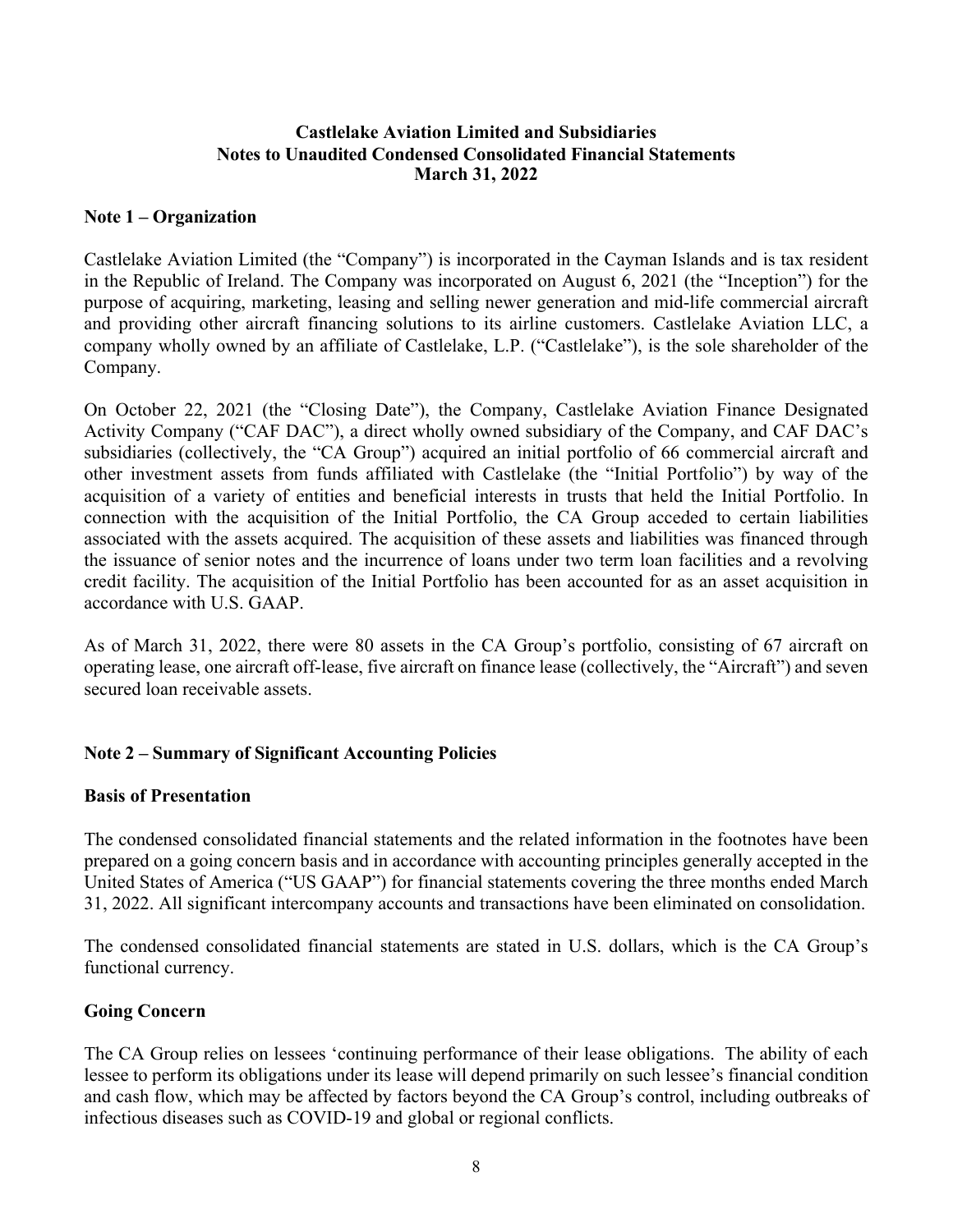While the continued outbreak of the COVID-19 pandemic and the measures adopted by the governments and countries worldwide to mitigate the pandemic's spread have significantly impacted CA Group's airline customers' operations and by extension the activities, financial results and position of the CA Group, the CA Group continues to have a reasonable expectation that the CA Group has adequate resources to continue in operation for at least the next twelve months based on the future cash flow analysis using contracted revenues, forecasted maintenance receipts and payments, debt obligations, capital commitments and current cash positions and that the going concern basis of preparation remains appropriate for the preparation of the financial statements as of March 31, 2022.

### **Use of Estimates**

The preparation of the condensed consolidated financial statements in conformity with U.S. GAAP requires the CA Group to make judgments, estimates and assumptions that affect the application of policies and reported amounts of assets, liabilities, revenues and expenses. The estimates and associated assumptions are based on historical experience and various other factors that are believed to be reasonable under the circumstances, the results of which form the basis of making the judgments about carrying values of assets and liabilities that are not readily apparent from other sources. While the CA Group believes that the estimates and related assumptions used in the preparation of the condensed consolidated financial statements are appropriate, actual results could differ from those estimates. The most significant estimates are those in relation to the residual value and useful economic lives of flight equipment held for operating leases, the impairment of flight equipment held for operating leases, the proportion of supplemental maintenance rent that will not be reimbursed, the valuation allowance recognized against deferred tax assets, the recoverability of trade receivables and deferred operating lease revenue and key assumptions about the likelihood and magnitude of an outflow of resources for commitments and contingent liabilities.

### **Summary of significant accounting policies**

The CA Group's significant accounting policies are described in its Annual Audited Financial Statements for the year ended December 31, 2021.

### **Note 3 – Cash and Cash Equivalents**

The CA Group maintains various cash accounts as required by the lenders and the facility providers, including collateral accounts, security deposit accounts and maintenance reserve accounts.

The CA Group held cash and cash equivalents of \$158.7 million and \$156.3 million at March 31, 2022 and December 31, 2021, respectively.

The CA Group did not have any restricted cash at March 31, 2022 and at December 31, 2021.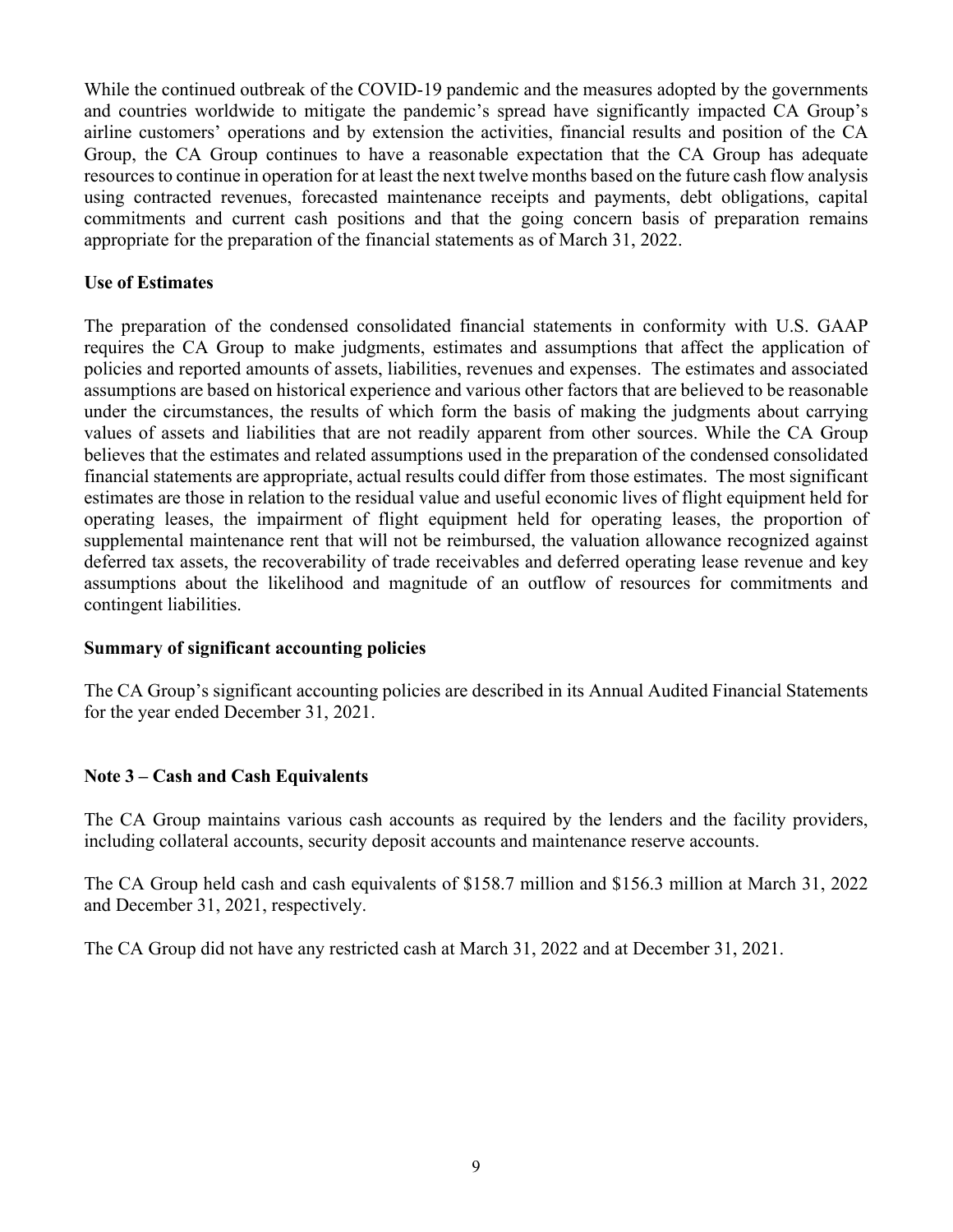### **Note 4 –Flight Equipment held for Operating Leases, net**

As of March 31, 2022 and December 31, 2021, flight equipment held for operating leases, net were as follows (U.S. dollars in thousands):

|                                                 | March 31, 2022 | December 31, 2021 |
|-------------------------------------------------|----------------|-------------------|
| Flight Equipment held for Operating Leases, net | 2,216,636      | 2,038,052         |

Movements in flight equipment held for operating leases during the three months ended March 31, 2022 were as follows (U.S. dollars in thousands):

|                                          | March 31, 2022 |
|------------------------------------------|----------------|
| Net book value at beginning of period    | 2,038,052      |
| <b>Additions</b>                         | 229,069        |
| Transfers to investment in finance lease | (24, 122)      |
| Depreciation                             | (26, 363)      |
| Net book value at end of period          | 2,216,636      |
| Accumulated depreciation                 | (44, 923)      |

During the three months ended March 31, 2022, the CA Group acquired five aircraft subject to operating leases. During the three months ended March 31, 2022, one aircraft was transferred from a flight equipment held for operating lease to an aircraft under a finance lease and a gain of \$2.3 million was recorded.

As of March 31, 2022, the CA Group's aircraft portfolio consisted of 67 aircraft on lease to 14 different lessees in 10 different countries and one aircraft was off lease.

As of December 31, 2021, the CA Group's aircraft portfolio consisted of 63 aircraft on lease to 13 different lessees in 10 different countries and one aircraft was off lease.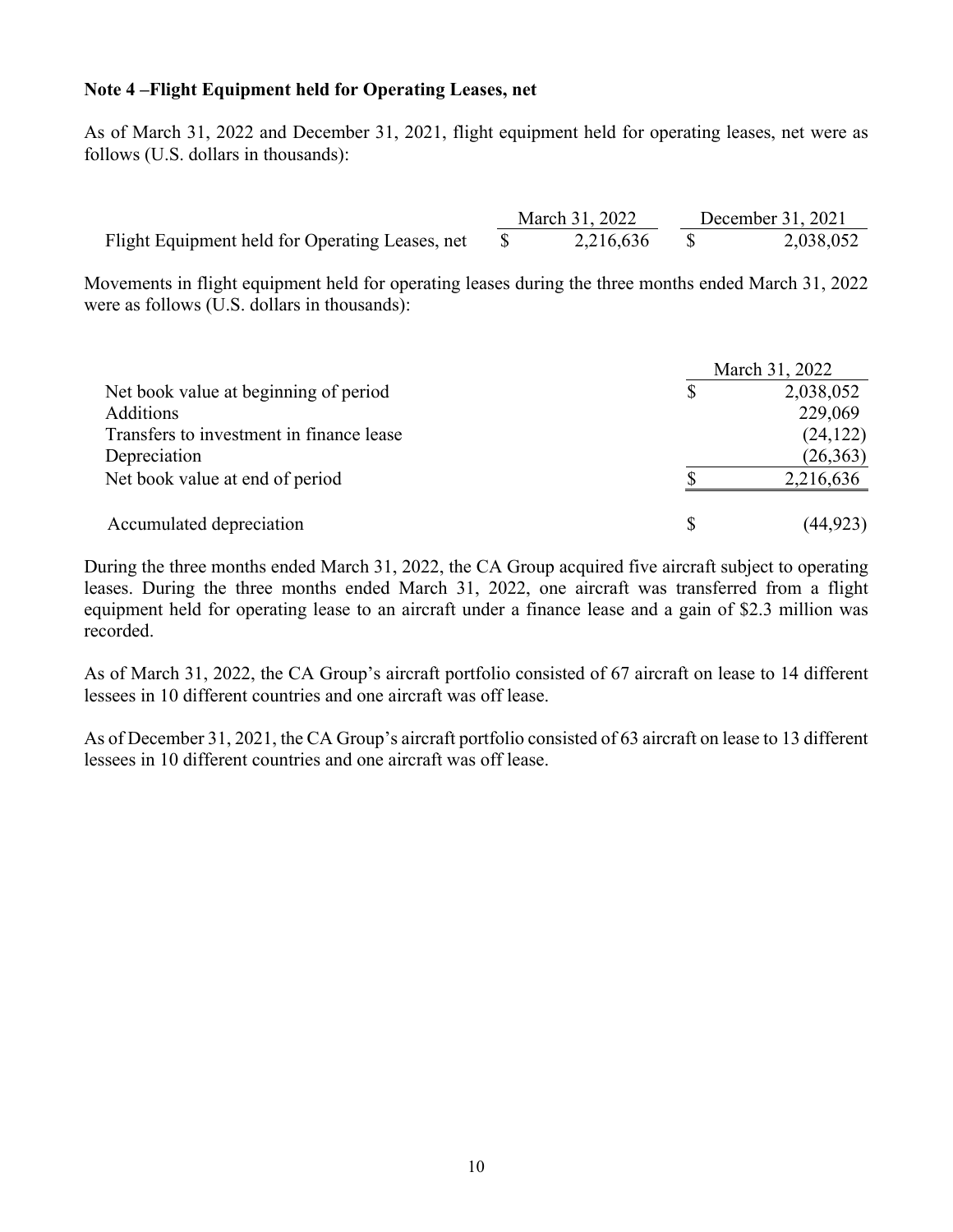#### **Note 5 – Maintenance Right Assets and Lease Premiums, net**

Maintenance rights assets and lease premium, net consisted of the following as of March 31, 2022 and December 31, 2021 (U.S. dollars in thousands):

|                         | March 31, 2022 | December 31, 2021 |         |  |
|-------------------------|----------------|-------------------|---------|--|
| Lease Premium           | 98,383         |                   | 103,484 |  |
| Maintenance Right Asset | 220,229        |                   | 223,411 |  |
|                         | 318,612        |                   | 326,895 |  |

As of March 31, 2022, lease premium and maintenance right asset/(liability) were as follows (U.S. dollars in thousands):

|                                    | Lease Premium | Maintenance Right Asset |
|------------------------------------|---------------|-------------------------|
| Cost:                              |               |                         |
| Balance at beginning of period     | 103,484       | 223,411                 |
| Reclassification                   | (754)         | (3,182)                 |
| Amortization charge for the period | (4,347        |                         |
|                                    | 98,383        | 220,229                 |

#### **Note 6 – Net Investment in Finance lease**

As of March 31, 2022 and December 31, 2021, five and two leases were accounted for as finance leases, respectively. During the three months ended March 31, 2022, the CA Group acquired two aircraft subject to finance leases and one aircraft was transferred from operating lease to finance lease. The following tables list the components of the net investment in finance lease as of March 31, 2022 and December 31, 2021 (U.S. dollars in thousands):

|                                     | March 31, 2022 | December 31, 2021 |          |  |
|-------------------------------------|----------------|-------------------|----------|--|
| Total lease payments to be received | 255,431        |                   | 88,439   |  |
| Less: Unearned income               | (59,396)       |                   | (18,276) |  |
| Allowance for credit losses         |                |                   |          |  |
| Net investment in finance lease     | 196,035        |                   | 70,163   |  |

Included within total lease payments to be received as at March 21, 2022 is \$142.2 million in relation to the recognition of two finances leases (2021: two) as well as \$27.8 million in relation to operating lease transferred to finance lease during the period.

During the three months ended March 31, 2022, the CA Group recognized interest income from net investment in finance leases of \$3.2 million, included in Rental income from operating and finance leases.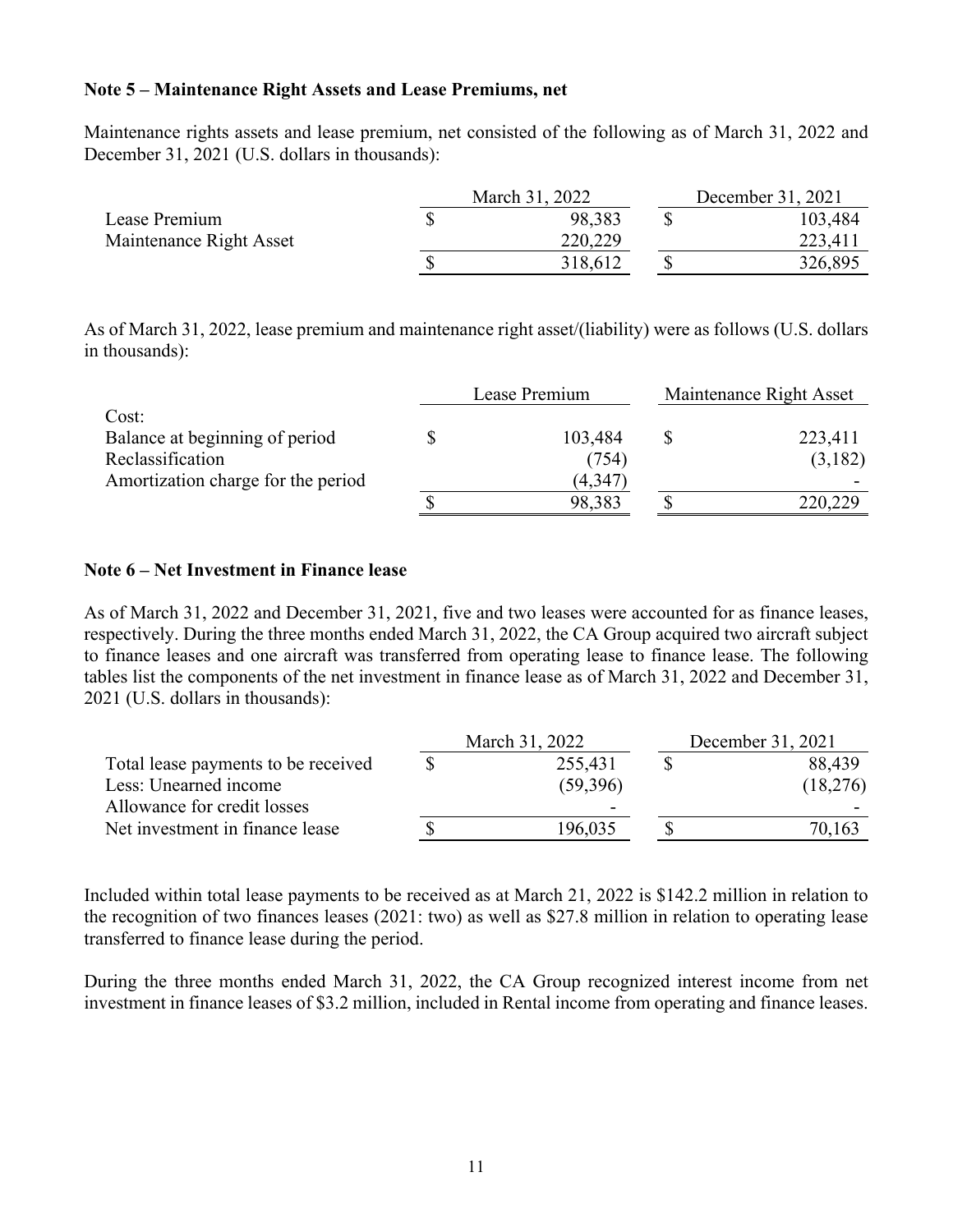### **Note 7 – Other Assets**

At March 31, 2022 and December 31, 2021, the principal components of the CA Group's other assets were as follows (U.S. dollars in thousands):

|                       | March 31, 2022 | December 31, 2021 |  |         |
|-----------------------|----------------|-------------------|--|---------|
| Interest receivables  |                | 2,239             |  | 2,023   |
| Loan receivables, net |                | 126,331           |  | 126,171 |
| Other assets          |                | 8,253             |  | 8,017   |
| Total                 |                | 136,823           |  | !36,211 |

Loan receivables of \$126.3 million is presented net of unamortized upfront fees and re-measurement adjustments (the "Loan Adjustments"). The net loan receivable amounts consist of \$66.7 million to an Asia Pacific based airline and \$59.6 million to two EMEIA based lessors.

The loan provided to the Asia Pacific based airline accrues interest at a fixed rate of 11.75% per annum and is secured by charges over intellectual property of the airlines and aircraft inventory. As of March 31, 2022, \$66.7 million is drawn down and undrawn portion of \$33.4 million. Loans of \$72.0 million provided to two EMEIA based lessors accrues interest at a fixed rate of 8% per annum and are secured against aircraft owned by the lessors. As of March 31, 2022, there are no undrawn amounts or available commitments under these loans.

Other assets of \$8.3 million consists of VAT receivable and debt costs associated with the secured revolving credit facility**.** 

#### **Note 8 – Allowance for credit losses**

The CA Group is exposed to credit losses on its net investment in finance leases, loan receivables from customers and lease deferrals provided to its airline customers. The CA Group's investment in finance leases, loan receivable and lease deferrals credit exposure reflect the risk that its customers fail to meet their payment obligations and the risk that the aircraft value in a finance lease is less than the unguaranteed residual value.

The CA Group estimates the expected risk of loss over the remaining life of a lease using a probability of default and net exposure analysis. The probability of default is estimated based on historical cumulative default data, adjusted for current conditions of similarly risk rated counterparties over the contractual term. The net exposure is estimated based on the exposure, net of collateral, including security deposits and maintenance-related deposits and aircraft where applicable, over the contractual term.

As of March 31, 2022 and December 31, 2021, no expected credit loss was recognized for loan receivables and net investment in finance leases. An evaluation in accordance with ASC 326 Financial Instruments – Credit Losses was completed, and it was deemed that no expected credit loss was required.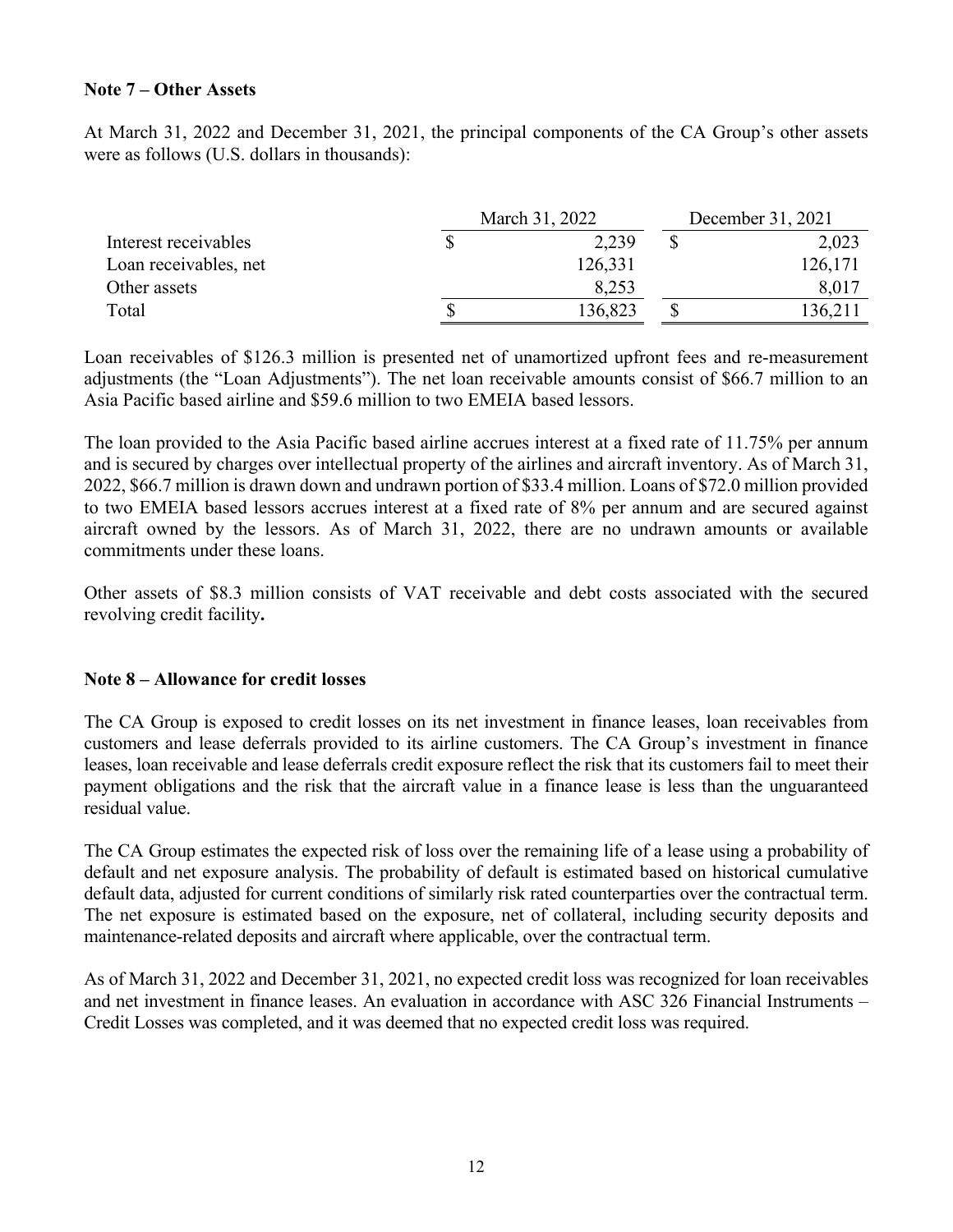As of March 31, 2022, trade receivables of \$17.3 million was presented net of an expected credit loss on lease deferrals and an allowance for bad debts on lease receivables as follows (U.S. dollars in thousands):

|                         | Lease deferrals | Trade Receivables | Total |          |  |
|-------------------------|-----------------|-------------------|-------|----------|--|
| Balance (Gross)         | 58,547          | 3,672             |       | 62,219   |  |
| Allowance for bad debts | -               | (3,036)           |       | (3,036)  |  |
| Expected credit loss    | (41.919)        | -                 |       | (41,919) |  |
| Total                   | 16,628          | 636               |       | 7,264    |  |

As December 31, 2021, trade receivables \$18.0 million was presented net of an expected credit loss on lease deferrals and an allowance for bad debts on lease receivables as follows (U.S. dollars in thousands):

|                         | Lease deferrals | <b>Trade Receivables</b> | Total |           |  |
|-------------------------|-----------------|--------------------------|-------|-----------|--|
| Balance (Gross)         | 59,520          | 2,960                    |       | 62,480    |  |
| Allowance for bad debts |                 | (1,208)                  |       | (1,208)   |  |
| Expected credit loss    | (43,237         | $\overline{\phantom{a}}$ |       | (43, 237) |  |
| Total                   | 16.283          | 752                      |       | 18,035    |  |

### **Note 9 – Accrued Maintenance liability**

As of March 31, 2022 and December 31, 2021, accrued maintenance liability were as follows (U.S. dollars in thousands):

|                               | March 31, 2022 | December 31, 2021 |        |  |
|-------------------------------|----------------|-------------------|--------|--|
| Accrued maintenance liability | 41,118         |                   | 38,827 |  |

Movements in accrued maintenance liability during the three months ended March 31, 2022 were as follows (U.S. dollars in thousands):

|                                                | March 31, 2022 |
|------------------------------------------------|----------------|
| Balance at beginning of period                 | 38,827         |
| Maintenance payments received                  | 2,291          |
| Accrued maintenance liability at end of period | 41,118         |

### **Note 10 – Debt**

The CA Group's outstanding indebtedness consists of senior unsecured notes ("HYB"), senior secured term loan B ("TLB"), a term loan facility ("TL") and a secured revolving credit facility ("RCF") (together the "Debt").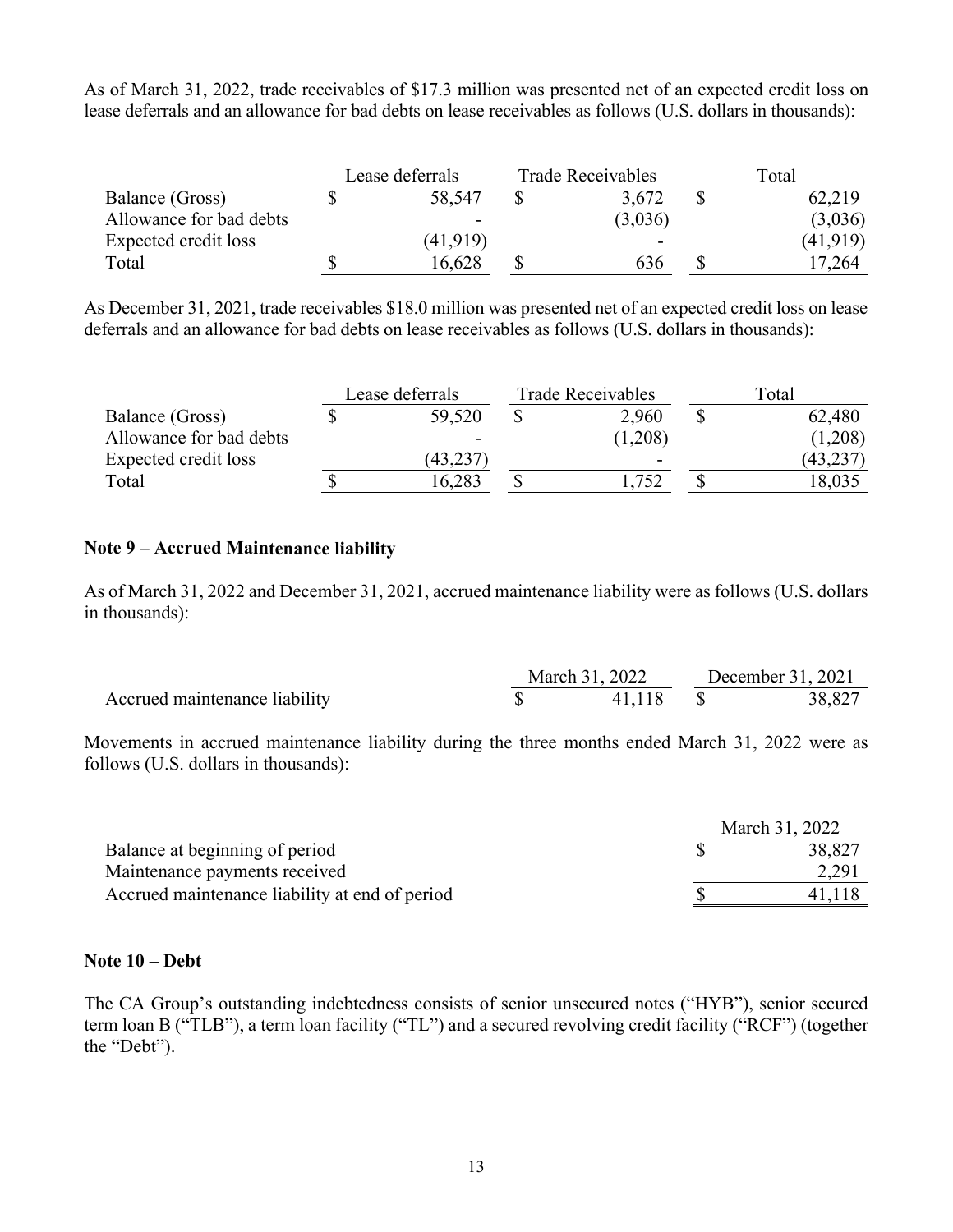The outstanding principal balances, unamortized discount, legal maturity dates and interest rates of the Debt at March 31, 2022 were as follows (U.S. dollars in thousands):

|                                        |          |                                  | Balances as of |           |    |              |
|----------------------------------------|----------|----------------------------------|----------------|-----------|----|--------------|
|                                        |          |                                  |                | March 31, |    | December 31, |
| Type                                   | Maturity | <b>Interest Rate</b>             |                | 2022      |    | 2021         |
| <b>Unsecured</b>                       |          |                                  |                |           |    |              |
| <b>HYB</b>                             | 4/2027   | 5.00%                            | $\mathbb{S}$   | 420,000   | \$ | 420,000      |
| <b>Secured</b>                         |          |                                  |                |           |    |              |
| <b>TLB</b>                             | 10/2026  | 3 month LIBOR (0.5% floor)+2.75% |                | 1,174,100 |    | 1,177,050    |
| TL                                     | 5/2024   | 1 month LIBOR $+2.15\%$          |                | 242,746   |    | 244,800      |
| <b>RCF</b>                             | 12/2024  | 3 month LIBOR (0.5% floor)+2.00% |                | 251,000   |    | 31,000       |
| Total secured                          |          |                                  |                | 1,667,846 |    | 1,452,850    |
| Accrued interest                       |          |                                  |                | 12,389    |    | 6,813        |
| Debt issuance costs and debt discounts |          |                                  |                | (37, 959) |    | (40, 051)    |
| Total debt                             |          |                                  |                | 2,062,276 | \$ | 1,839,612    |

Interest and principal payments on the Debt during the three months ended March 31, 2022 were as follows (U.S. dollars in thousands):

|                                                 | Interest |       | Principal |  |
|-------------------------------------------------|----------|-------|-----------|--|
| <b>HYB</b>                                      |          |       |           |  |
| <b>TLB</b>                                      |          | 9,563 | 2,950     |  |
| TL                                              |          | 1,394 | 2,054     |  |
| <b>RCF</b>                                      |          | 1,820 |           |  |
| Total interest payments and principal repayment |          |       | 5,004     |  |

The total interest expense during the three months ended March 31, 2022 was comprised of the following (U.S. dollars in thousands):

|                                    | March 31, 2022 |
|------------------------------------|----------------|
| <b>HYB</b>                         | \$<br>5,192    |
| <b>TLB</b>                         | 9,846          |
| TL                                 | 1,429          |
| <b>RCF</b>                         | 1,887          |
| Amortization of debt issuance cost | 1,998          |
| Derivatives                        | 3,183          |
| Total                              | 23,535         |

As of March 31, 2022, \$251.0 million was drawn down from RCF leaving an undrawn amount of \$499.0 million.

At March 31, 2022, the CA Group remained in compliance in all material respects with the covenants in the agreements governing its Debt.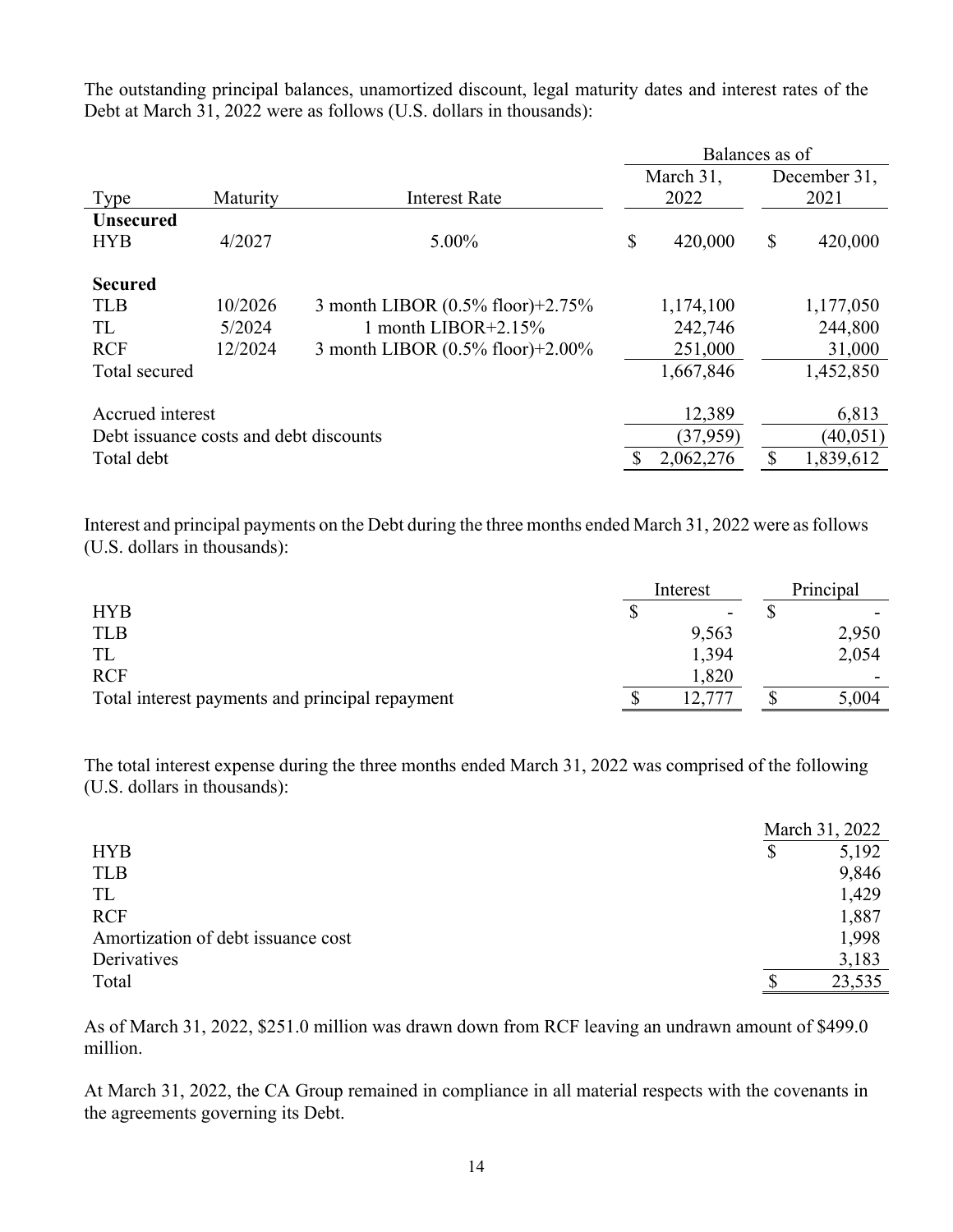### **Note 11 – Derivative Financial Instruments**

The CA Group entered into interest rate swaps to hedge the current and future interest rate payments on TLB. As of March 31, 2022, the underlying variable benchmark interest rate under the interest swaps was three-month U.S. dollar LIBOR.

The counterparties to the interest rate swaps are major international financial institutions. The CA Group continually monitors its positions and the credit ratings of the counterparties involved and limit the amount of credit exposure to any one party. The CA Group could be exposed to potential losses due to the credit risk of non-performance by these counterparties. The CA Group has not experienced any losses to date. The following table presents the notional amounts and estimated fair values of the CA Group's derivatives as of March 31, 2022 and December 31, 2021, (U.S. dollars in thousands):

|                                                                      | March 31, 2022 |                     |  | December 31, 2021 |    |                     |    |            |
|----------------------------------------------------------------------|----------------|---------------------|--|-------------------|----|---------------------|----|------------|
|                                                                      |                | Notional<br>Amounts |  | Fair Value        |    | Notional<br>Amounts |    | Fair Value |
| Derivative liabilities designated as<br>accounting cash flow hedges: |                |                     |  |                   |    |                     |    |            |
| Interest rate swaps                                                  |                | 1,018,125           |  | 36,618            | S. | 860,000             | \$ | (18, 404)  |

Changes in the fair value of a derivative that is designated and qualifies as an effective cash flow hedge are recorded in accumulated other comprehensive income/(loss), net of tax, until earnings are affected by the variability of cash flows of the hedged item. The CA Group recorded \$48.4 million in other comprehensive income related to interest rate swaps.

The CA Group recorded the following in other comprehensive gain related to derivative financial instruments for the three months ended March 31, 2022 (U.S. dollars in thousands):

Effective portion of change in fair market value of derivatives designated as cash flow hedges:

| Interest rate swaps                | 55,067  |
|------------------------------------|---------|
| Income tax effect                  | (6,717) |
| Net gain on derivative, net of tax | 48,350  |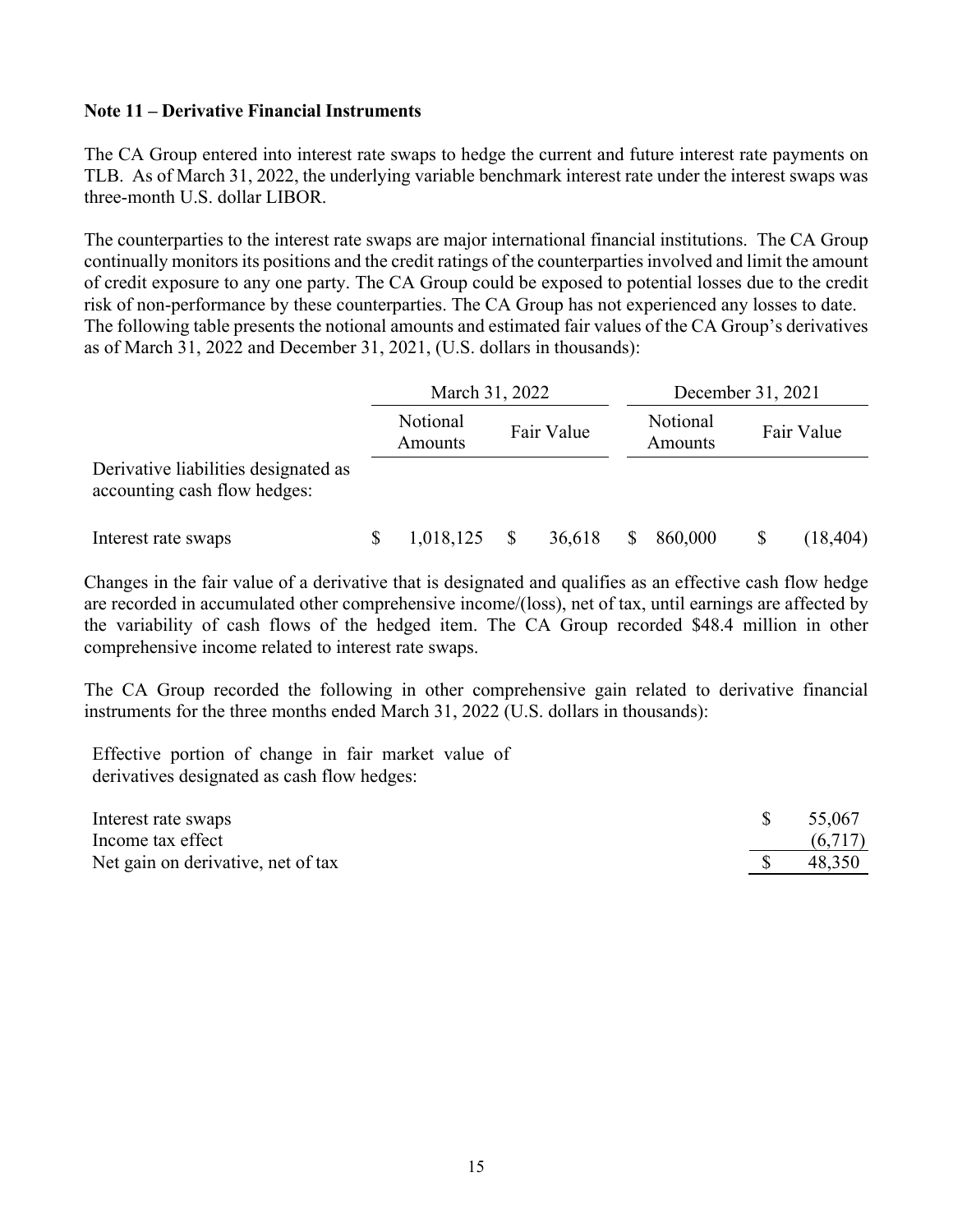#### **Note 12 – Income Taxes**

The CA Group's primary tax jurisdiction is Ireland.

The following table presents the CA Group's income tax expense for the three months ended March 31, 2022 (U.S. dollars in thousands):

|                            | March 31, 2022 |
|----------------------------|----------------|
| Current tax expense        |                |
| Deferred tax expense       |                |
| Provision for income taxes |                |

As of March 31, 2022 and December 31, 2021, deferred tax assets and deferred tax liabilities were as follows (U.S. dollars in thousands):

|                          | March 31, 2022 | December 31, 2021 |  |        |
|--------------------------|----------------|-------------------|--|--------|
| Deferred tax assets      |                | 55,282            |  | 56,804 |
| Deferred tax liabilities |                | 30.994            |  | 23,686 |

The calculation of income for tax purposes differs significantly from book income. Deferred tax is provided to reflect the impact of temporary differences between the amounts of assets and liabilities for financial reporting purposes and such amounts as measured under tax law in the various jurisdictions. Tax loss carry forwards and accelerated tax depreciation on flight equipment held for operating leases give rise to the most significant timing differences. The effective tax rate is impacted by the source and amount of earnings among our different tax jurisdictions, the amount of permanent tax differences relative to pretax income and an increase in valuation allowance for an amount of unrecognized tax losses.

#### **Note 13 – Commitments and Contingencies**

As of March 31, 2022, the CA Group was under an agreement for purchase and leaseback transactions for 31 aircraft, of which one transaction was completed in April 2022. Commitments for the acquisition of these aircraft, calculated at an estimated aggregate purchase price (including adjustments for anticipated inflation) of approximately \$1.98 billion as of March 31, 2022 are as follows (U.S. dollars in thousands):

| Remaining 2022 | \$<br>293,000   |
|----------------|-----------------|
| 2023           | 380,000         |
| 2024           |                 |
| 2025           | ۰.              |
| 2026           |                 |
| Thereafter     | 1,310,854       |
| Total          | \$<br>1,983,854 |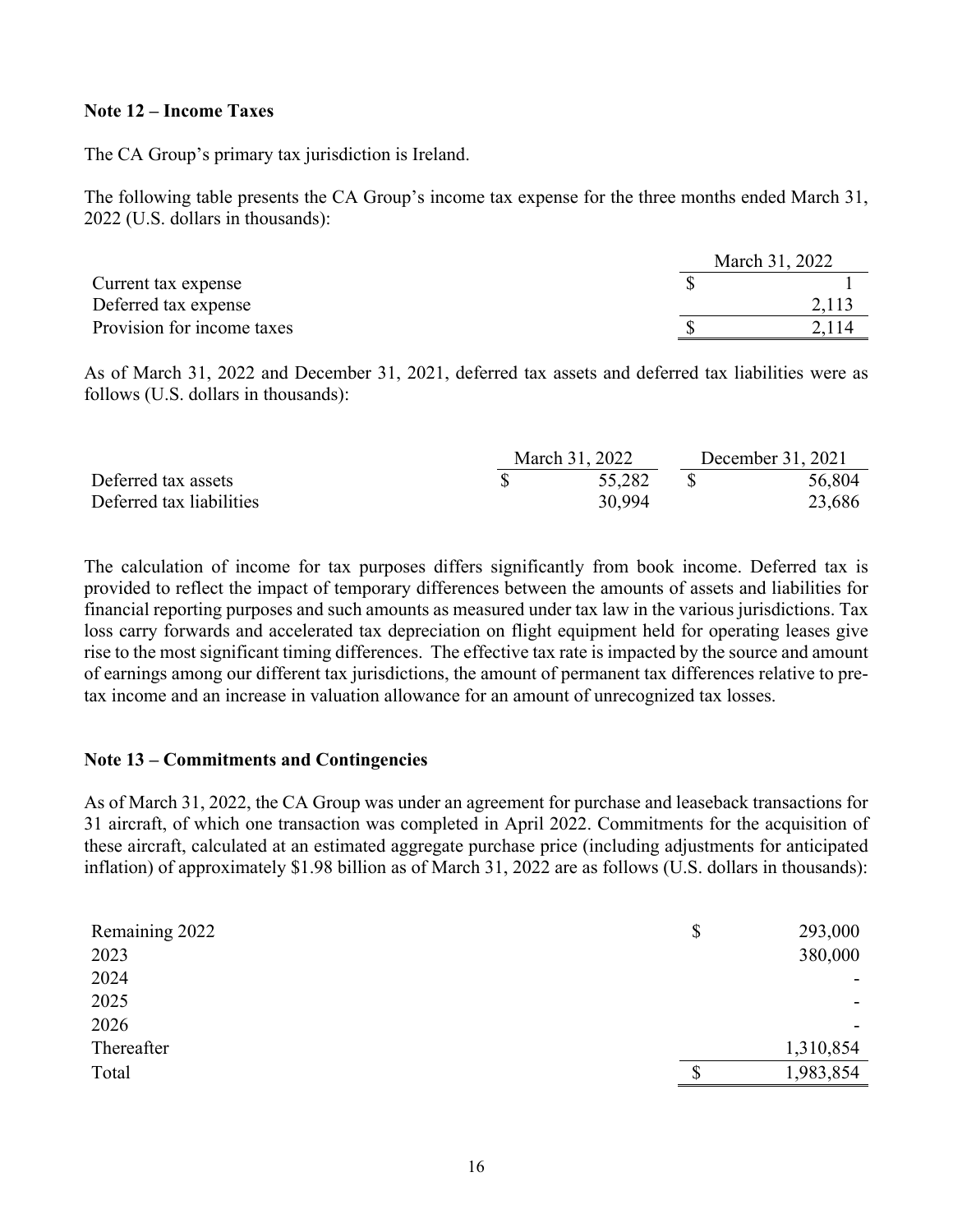The final purchase prices can vary due to a number of factors, including inflation and the final acquisition dates can vary as the timing of the some transactions have not been determined yet.

As of March 31, 2022, all debt was guaranteed by the Company, the respective CA Group borrower or issuer and their subsidiaries.

The CA Group may be involved in legal and administrative proceedings that arise from time to time in the normal conduct of business. No provision for any liability has been recorded in the accompanying financial statements, and the CA Group believes that the ultimate disposition of any such matters will not have a material adverse effect on the financial position or results of operations of the CA Group.

### **Note 14 – Related Parties**

Pursuant to various servicing agreements as well as pursuant to a management agreement, affiliates of Castlelake perform aircraft, lease and administrative services for the CA Group. The CA Group incurred Servicer fees in the amount of \$2.5 million during the three month ended March 31, 2022. As of March 31, 2022, accrued but unpaid Servicer fee balance was \$0.7 million which was subsequently paid in April 2022.

### **Note 15 – Fair value measurements**

Fair value is the price that would be received to sell an asset or paid to transfer a liability in an orderly transaction between market participants at the measurement date. The CA Group determines fair value based on assumptions that market participants would use in pricing an asset or liability in the principal or most advantageous market. When considering market participant assumptions in fair value measurements, the following fair value hierarchy distinguishes between observable and unobservable inputs, which are categorized into one of the following levels:

Level 1 –Quoted prices in active markets for identical assets or liabilities.

Level 2 –Observable inputs other than Level 1 prices such as quoted prices for similar assets or liabilities; quoted prices in markets that are not active; or other inputs that are observable or can be corroborated by observable market data for substantially the full term of the assets or liabilities.

Level 3 –Unobservable inputs that are supported by little or no market activity and that are significant to the fair value of the assets or liabilities.

### **Assets and Liabilities Measured at Fair Value on a Recurring Basis**

As of March 31, 2022 and December 31, 2021, the CA Group's derivative portfolio consisted of interest rate swaps. The fair value of derivatives is based on dealer quotes for identical instruments. The CA Group has also considered the credit rating and risk of the counterparty of the derivative contract based on quantitative and qualitative factors. As such, the valuation of these instruments was classified as Level 2.